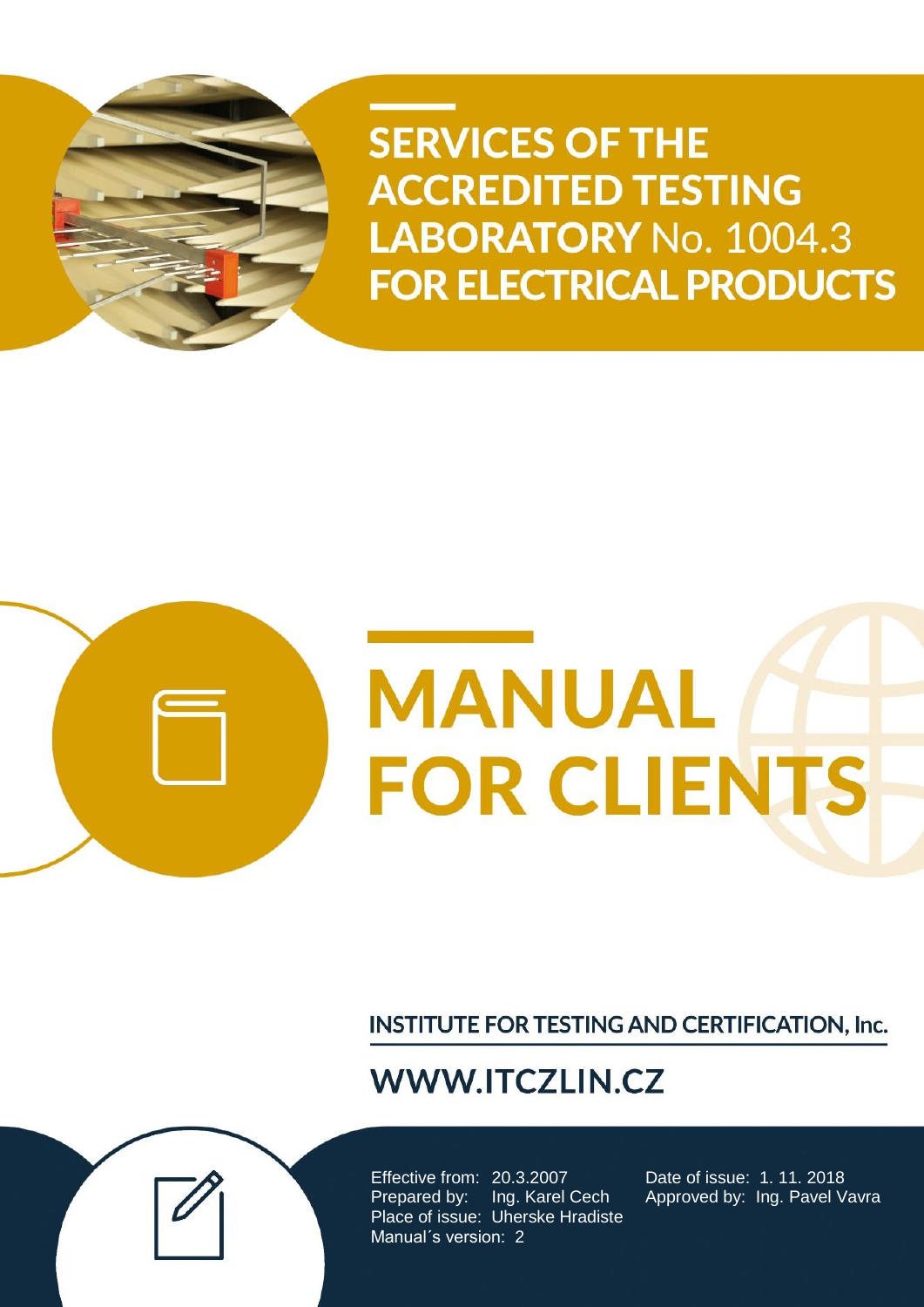

## **1. INTRODUCTION**

The Institute for Testing and Certification (hereinafter referred to as only "ITC") is able to offer a wide range of professional services, the implementation of which is to a large extent regulated by the accreditation, authorisation, as well as legislative rules that it is necessary to respect in order to meet the demanding requirements of both domestic and foreign customers.

The Client Manual of the Testing Laboratory for Electrical Products is intended for the facilitation of the communication with the laboratory. The informed customer plays a non-substitutable role in the whole system and his constructive approach helps to speed up the provision of the service, this participating in increasing the overall efficiency of co-operation.

We believe that the "Manual" together with information at [www.itczlin.cz](http://www.itczlin.cz/) will provide a practical guide to the successful co-operation with the Institute for Testing and Certification and contribute to the overall satisfaction of the clients of the institute.

## **2. DEFINITION**

#### **2.1 General Terms**

Accredited testing laboratory – a testing laboratory that is confirmed by an accreditation body (Czech Accreditation Institute) as meeting the requirements of ČSN EN ISO/IEC 17025 standard (General requirements for the competence of testing and calibration laboratories) and is therefore competent to issue accredited test reports within the scope defined by the Appendix to the Accreditation Certificate.

#### **2.2 Used Abbreviations**

| ATL         | <b>Accredited Testing Laboratory</b>                       |
|-------------|------------------------------------------------------------|
| CAI         | <b>Czech Accreditation Institute</b>                       |
| <b>CAA</b>  | <b>Civil Aviation Authority</b>                            |
| <b>ITC</b>  | Institute for Testing and Certification                    |
| <b>EMC</b>  | Electromagnetic compatibility                              |
| NV 117/2016 | Government Regulation for EMC                              |
| NV 118/2016 | Government Regulation for Low Voltage Electrical Equipment |
| TL          | <b>Testing Laboratory</b>                                  |

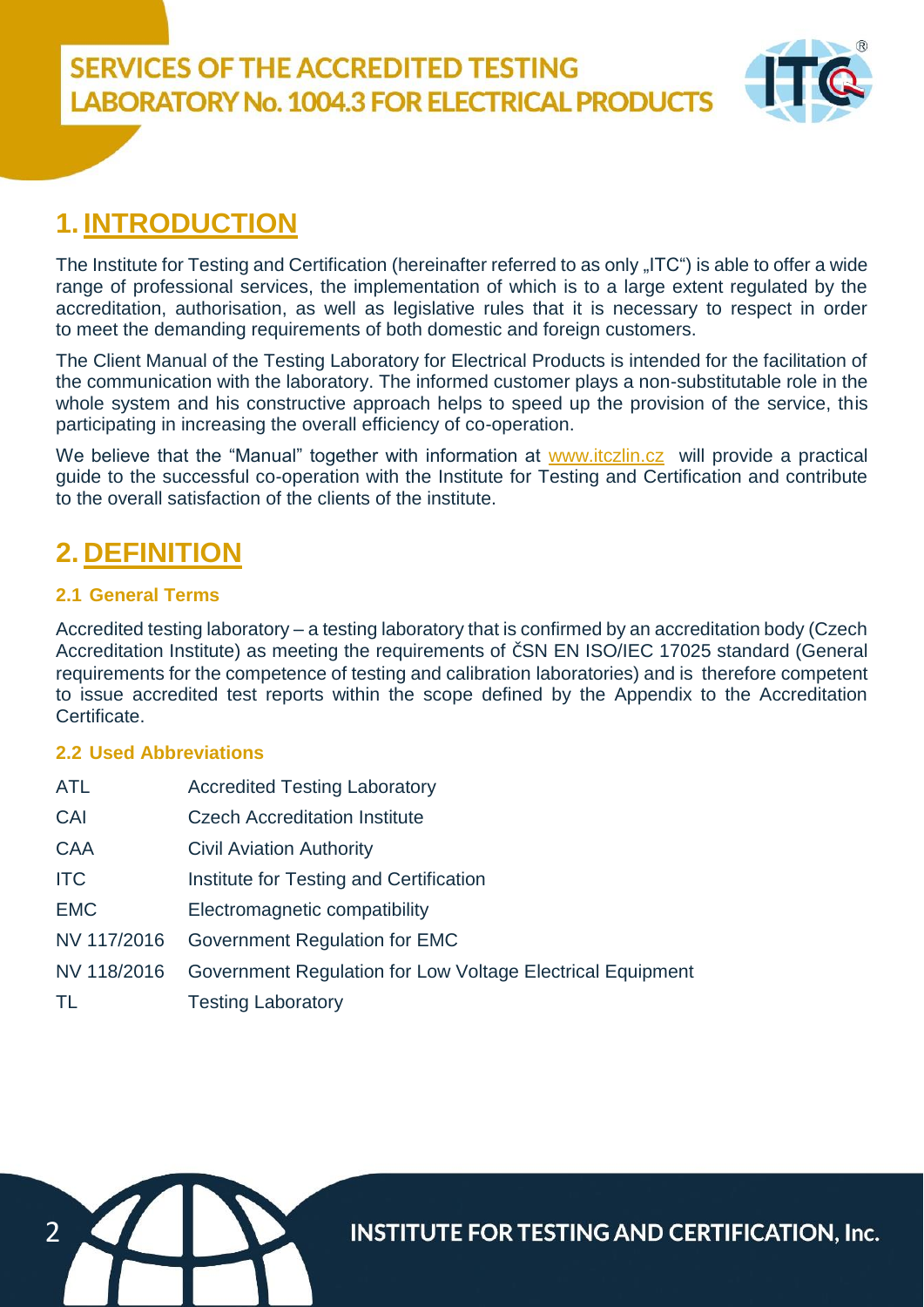

## **3.SCOPE OF SERVICES OF TL AND IT´S COMPETENCE**

#### **3.1 Range of Tests**

Testing Laboratory for Electrical Products offers:

- EMC tests for the purposes of NV 117/2016
- Tests of electrical safety for the purposes of NV 118/2016
- Mechanical tests vibration, impacts
- Climatic tests
- Acoustic noise measuring

#### **3.2 Competence of the TL**

- The laboratory has been accredited by CAI and allocated No. ATL 1004.3
- The laboratory has been authorized by CAA and allocated No. L-3-061-6

### **4. APPLICATION**

- The application form can be downloaded from the website [www.itczlin.cz/en](http://www.itczlin.cz/en/laboratory-electrical-products)  $\Rightarrow$  Application
- The application may be delivered in person, by post or email to the Head of the Laboratory:

#### **Ing. Pavel Vavra**

Sokolovska 573, 686 01 Uherske Hradiste, Czech Republic phone.: +420 572 522 242 e-mail: [pvavra@itczlin.cz](mailto:pvavra@itczlin.cz)

- It is advisable to deliver test samples and technical documentation along with the application (after consultation with an employee of the laboratory).
- The application and submitted documentation shall be in the English language. Other official languages of the European Union may be used only upon agreement with ITC.
- In case of any issues, the application completion can be consulted with our experts.
- The EU legislation does not allow the manufacturer or authorized representative to file an application for service of an authorized or notified body for the same product with other entities.

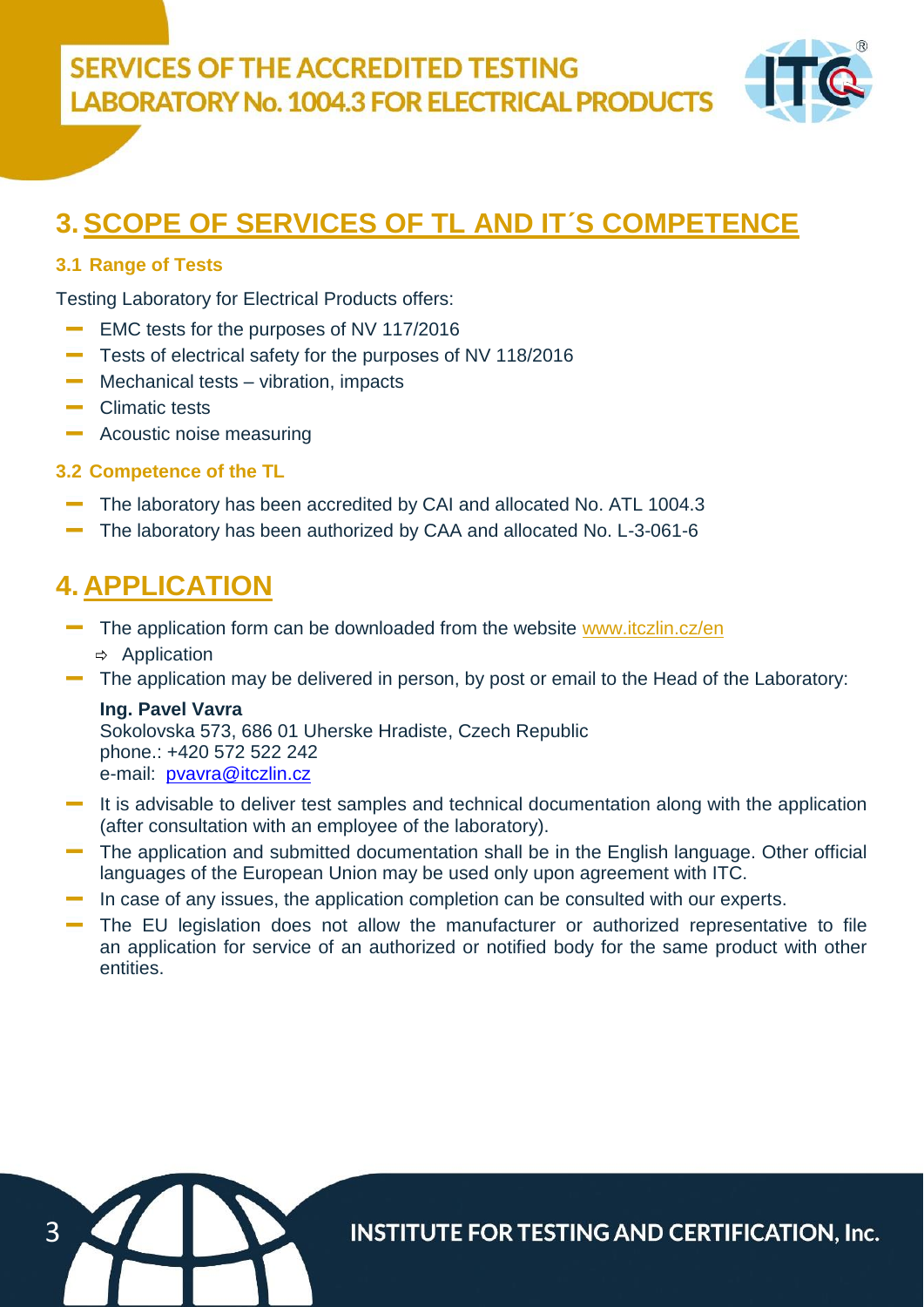**SERVICES OF THE ACCREDITED TESTING LABORATORY No. 1004.3 FOR ELECTRICAL PRODUCTS** 



## **5. APPLICATION REVIEW**

- The application is reviewed in terms of accuracy and completeness of data, then it´s registered.
- If the application or the submitted documentation is incomplete, ITC specifies the missing items in writing (by letter or email) and requires completion of the details.

## **6. DETERMINATION OF THE PRICE AND DELIVERY DATE**

The service price and delivery date are usually calculated after providing all the details necessary for specification of the range of expert works – such as test samples and technical documentation.

#### **7. CONFIRMATION OF BUSINESS TERMS AND CONDITIONS OF CO-OPERATION**

- The commercial relationship between the client and ITC is negotiated according to the demandingness and price level of the service – order.
- In case of the orders contracts containing the following details are concluded with the clients:
	- $\blacksquare$  the specification of contracting parties
	- $\blacksquare$  the extent of the agreed work activities
	- $\blacksquare$  the information about the price and payment terms
	- $\blacksquare$  the dates for the test implementation with the issuing of the test report

#### **8.PROCEDURE FOR THE SERVICE IMPLEMENTATION**

- The beginning of the testing is conditioned by the mutual written approval of the contract, and submission of test samples or possibly the necessary documentation.
- If the testing shows nonconformities or a different non-standard behavior occurs, the customer is immediately informed, the work on the job is stopped and further steps are thoroughly discussed with the customer.
- The invoice is issued after the testing. The test report is handed to the customer after the settlement of the invoice.